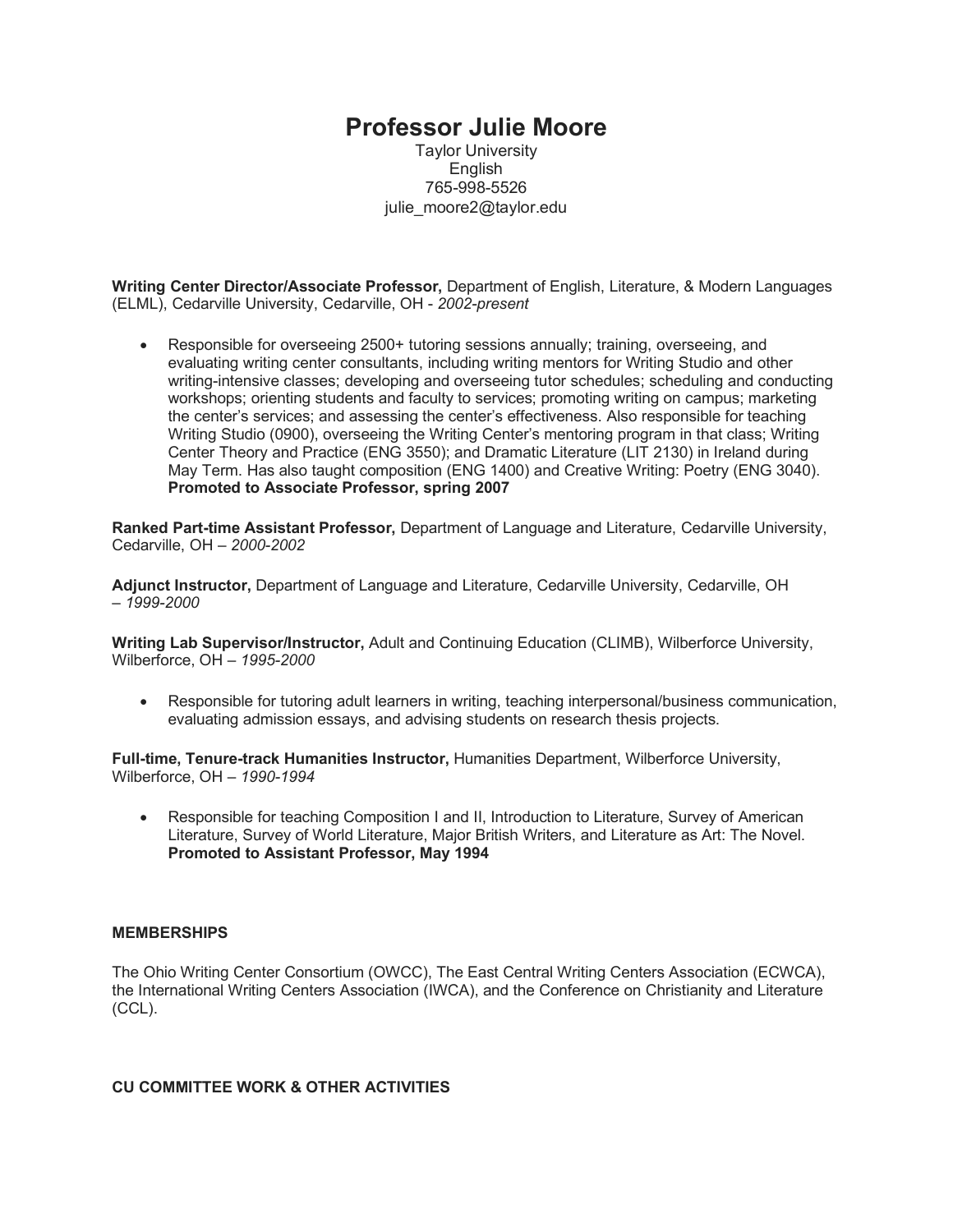Faculty Member, CU International Programs, Ireland (forthcoming, May) - *2017* ELML Department, Composition Subcommittee – *2007-present* Faculty Member, Writing Camp (Summer) – *2006-2008 & 2010-present* Faculty Development Training, Writing Across the Curriculum – *2012* CU Honors Program Admission Committee – *2010-2012* University Assessment Committee – *2003-2009* Dayton Literary Peace Prize, College and University Committee – *2007-2008* CU CCL Organizational Committee – *2005-2006* Member of the African-American Advisory Council – *2001-2005* Advisor, Intercollegiate Council (ICC), SGA subcommittee – *2001-2004* Faculty Mentor to Instructor Shannah (Campbell) Hogue – *2002-2003* Crossroads Committee - *spring 2001*

### **PROFESSIONAL & COMMUNITY SERVICE**

Volunteer, Foster Parent for Service Dog, 4 Paws for Ability – *2016-present*

Volunteer writing instructor, Safe Harbor House, Springfield, Ohio – *2013-present*

Small Group Participant/Hostess, Grace Baptist Church – *2006-present*

Member, Grace Baptist Church Mercy Team – *2006-2012*

Peer Reviewer, *Writing Lab Newsletter – 2010-2013*

Wilberforce University Faculty Advisor, cross-cultural organization from Wilberforce University, Cedarville College, and Central State University – *1992-1994*

### **CONFERENCE PRESENTATIONS, ARTICLE PUBLICATIONS, & READINGS**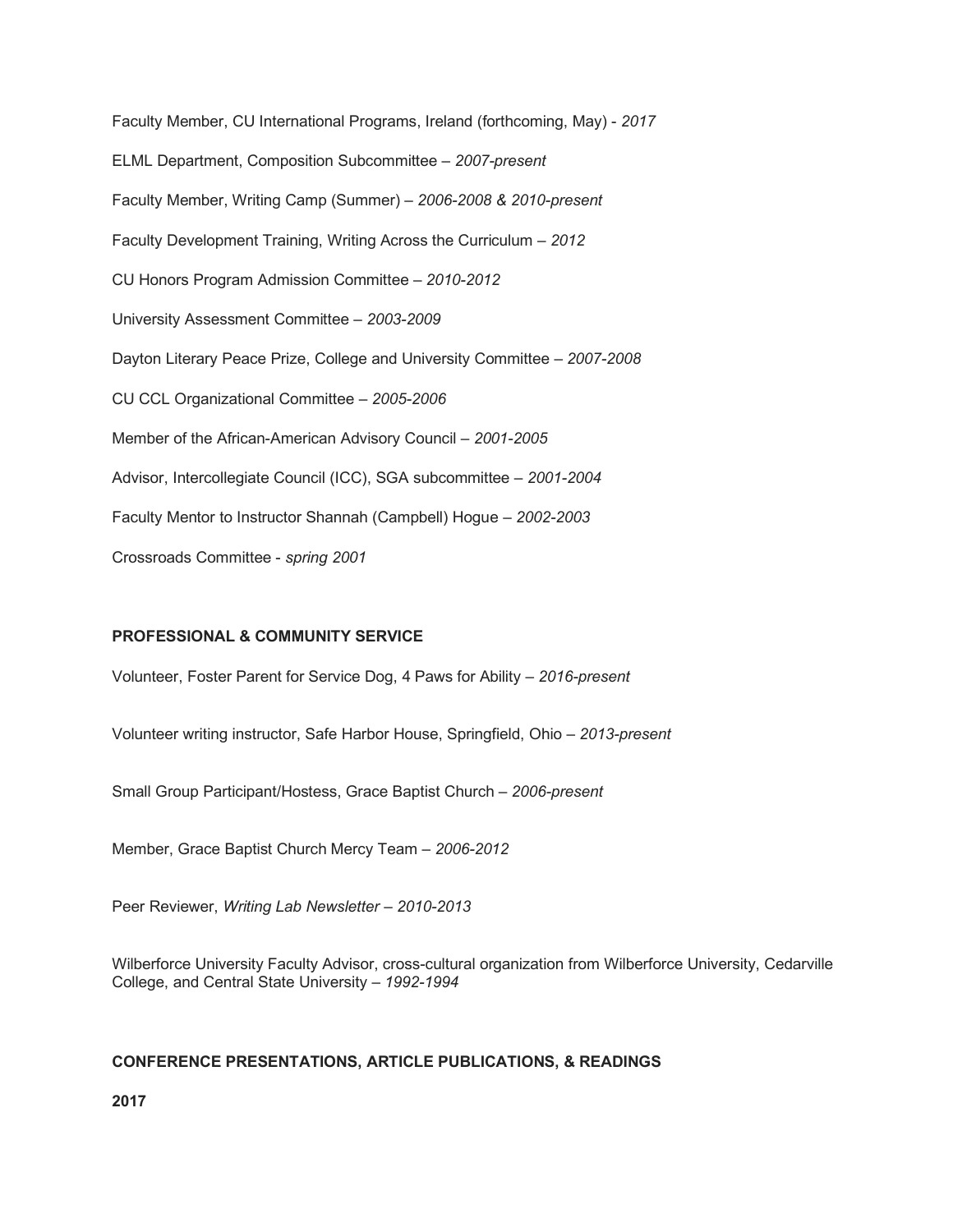• *Presentation*, "Lamps & Lenses: How Writing Center Mentors Make Academic Discourse Visible to Beginning Writers," 39th Conference of the East Central Writing Centers Association, with Melissa Faulkner, chair of CU's English, Literature, & Modern Languages Department; Isaac Mayeux, CU's Assistant Writing Center Director; and Brandon Best, CU Writing Center Tutor, Southwestern Michigan College, March 24 (forthcoming)

### **2016**

- **Presentation**, "Evolving into Mentors: How One Writing Center Developed a Mentoring Program," Ohio Writing Center Consortium Fall Meeting, University of Dayton, Oct. 7
- **Presentation**, "Clouds of Witnesses: How We Write Within Tradition," with poets Jeff Gundy, Barbara Crooker, & Lynn Domina, Festival of Faith & Learning, Calvin College, April 14-16
- **Poetry Reading**, Cascade Books' Poiema Poetry Series, Festival of Faith & Learning, Calvin College (off site), April 14-16

### **2015**

• **Presentation**, "Evolving into Specialists: How One Writing Center Met the Needs of a Rigorous English Program," with Isaac Mayeux, Austin Cordle, and Adam Wagner, Conference of the International Writing Centers Association, Pittsburgh, PA. Writing center tutors Adam Wagner and Kat Meakem will also present their writing center course paper in a separation presentation. **Poetry Reading,** "Following the Light," after Frank Weston Benson's *On Grand River*, in conjunction with the exhibit *American Impressionism: The Lure of the Artists' Colony*, Dayton Art Institute, Dayton, Ohio (May 7).

- **Session Chair**, "How I Met Your Tutor: The Legendary Guide to Improving Tutor-Tutee Interactions," by Caren Fitzgerald, Nicole Petrone, and Lina Sorg, University of Delaware, Joint Conference of the International Writing Centers' Association and The National Conference on Peer Tutors of Writing, Orlando, Florida (October 31)
- **Poetry Instructor,** Fall Workshop Series, Springboro Public Library (September 27)
- **Guest Blog**, *My Writing Process Blog Tour*, Writer Ed Davis's Blog (August 18)
- **Inclusion &Panel Presentation** (Poetry), Ohioana Book Festival, Fort Hayes Metropolitan Education Center, Columbus, OH (May 10)
- **Poetry Reading**with local poets Ed Davis and Rita Coleman, Epic Book Shop, Yellow Springs, Ohio (April 27)
- **Poetry Reading** with poets Luci Shaw, Tania Runyan, and D.S. Martin, Festival of Faith & Writing, Calvin College, Grand Rapids, MI (April 11)
- **Panel Presentation,** "Second Star to the Right and Straight on 'Til Morning: How to Bring the Peter Pan Generation to theWriting Center," with CU Writing Center consultants, Ruth Towne, Austin Bush, and Jen McConkey, East Central Writing Centers Association Conference, Miami University, Oxford, OH. CU Writing Center consultant Courtney Raymond also presented her writing center course paper at the conference. (March 28)
- **Poetry Reading** with poet Ed Davis**,** Stoney Creek Roasters, Cedarville, Ohio (February 16).
- **Book Review**, *Time of the Light*, by Ed Davis, *Yellow Springs News*, Feb. 6<sup>th</sup>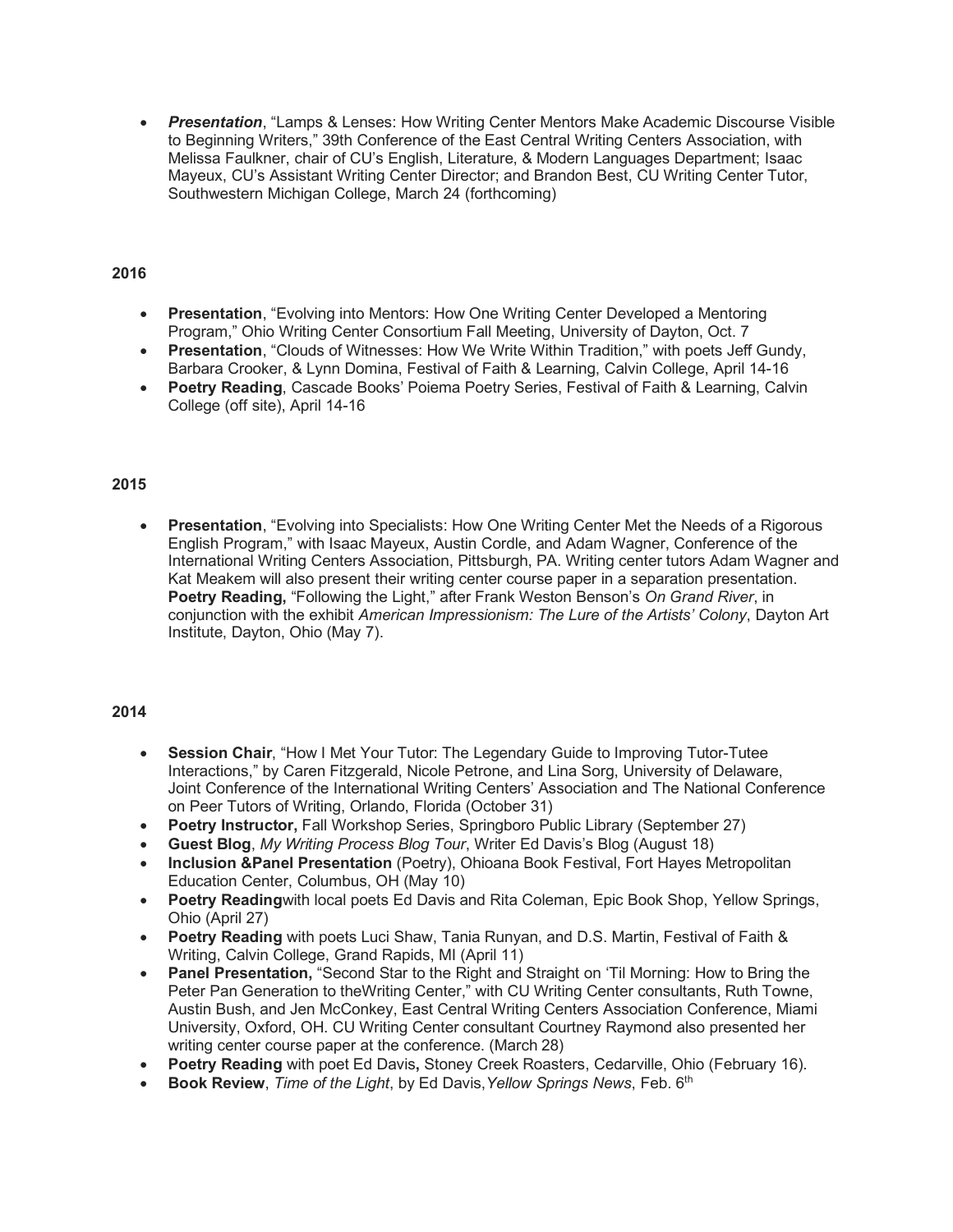- **Poetry Reading,** "Landing," in the *Women & Poetry*event in conjunction with the exhibit, *Elizabeth Turk: Wing*, Dayton Art Institute, Dayton, Ohio.
- **Poetry Reading,** Book Launch for *Particular Scandals*, Cedarville Community Library.
- **Poetry Reading, Dayton MetroParks 50<sup>th</sup>Anniversary Celebration, Dayton, Ohio.**
- **Keynote Poet,** Ohio Poetry Association Annual Meeting, John Bryan State Park, Yellow Springs, Ohio.
- **Attendee,** "Space Matters," The Ohio Writing Center Consortium Spring Meeting, UC-Clermont College. Seven CU Writing Center consultants—Cora Gray, Rachel Dark, Jessica Lagucki, Rose Havard, Dani McDonald, James Sandberg, and John Michael Mumme—attended the conference with me. (February 15)

- **Roundtable Presentation**, "Crossover Identities: Professional Creative Writers on Their Roles as Writing Center Directors," with Karen Head, The Georgia Institute of Technology; Daniel Gallagher, University of Maryland College; Lane Anderson, Yeshiva University; and Christy Zink, George Washington University. International Writing Centers Association annual conference, San Diego, CA. Eight CU Writing Center consultants joined me. James Sandberg, Michayla Lehman, Abby Cline, Ashley Moore, Kelsey Newman, Chelsea Musser, & Sarah Wilson presented papers, and Dani McDonald conducted a poster presentation.
- **Book Review,** *The Spirit of Food: 34 Essays on Feasting and Fasting toward God*, Leslie Leyland Fields, editor; *Christianity and Literature*(vol. 61, issue 3, spring)
- **Author head notes**for poets Joy Harjo and Mary Oliver, *Shadows & Light: Literature and the Life of Faith*, 3rd, Jeanne Murray Walker and Darryl Tippens, eds., ACU Press.
- **Book Review**, *Unexpected Shiny Things*, Bruce Dethlefsen (Wisconsin Poet Laureate), *Verse Wisconsin*

### **2011**

- **Book Review**, Linda Benninghoff's *Whose Cries Are Not Music*, *Verse Wisconsin*
- **Inclusion and Panel Presentation** (Poetry), Ohioana Book Festival, Fort Hayes Metropolitan Education Center, Columbus, OH (May 7).
- **Presentation**, "Open-Source Alternatives to Commercial Scheduling Programs," with Doug Dangler, Associate Director, Tom A'Hearn Writing Center, OSU, and Dianna Baldwin, Associate Director, Writing Center, Michigan State University; 33<sup>rd</sup>East Central Writing Centers Association Conference, March 3-5, Western Michigan University, Kalamazoo, Michigan. CU Writing Center consultants Ellen Geib and Emilie Lavallee also presented their course papers at this conference.
- **Book Review**, Lesley Wheeler's *Heterotopia, Verse Wisconsin* (spring issue)
- **Blog**, "The Unspeakable in Poetry: A Love Story," *Relief* (December 10, 2011)

# **2010**

• **Featured Poet**, Luncheon Reading, The Ohio Writing Center Consortium Fall Meeting, University of Dayton, Dayton, Ohio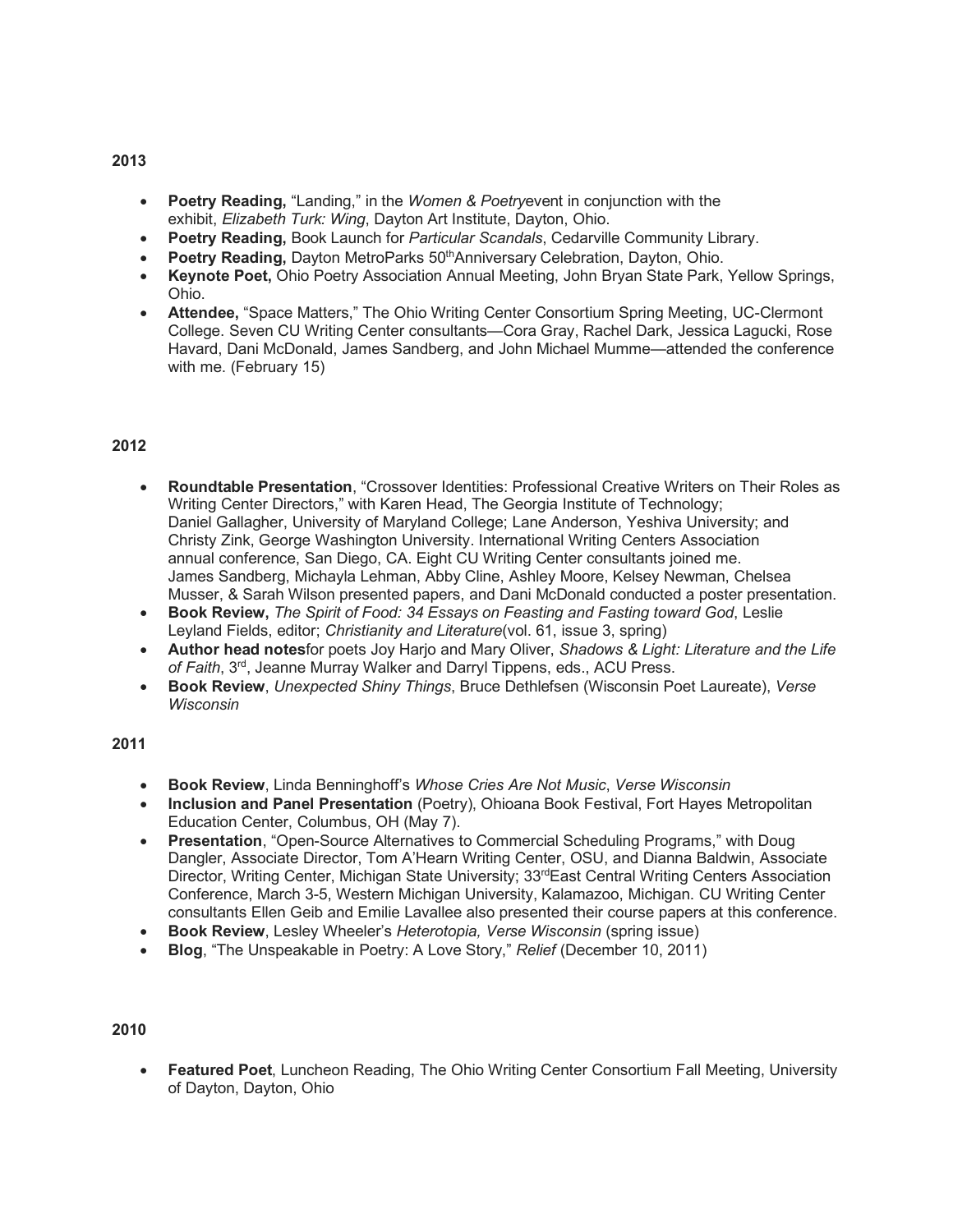- **Keynote Address**, "When Nurse Meets Bookworm: Designing and Using Tutor Guides to Enhance Effectiveness Across Disciplines," The Ohio Writing Center Consortium Spring Meeting, February 19, Antioch University-Midwest, Yellow Springs, Ohio. Writing center consultations Steven Palmer and Jordan Wood also attended.
- **Peer-Reviewed Article**, "Designing Tutor Guides to Enhance Effectiveness Across Disciplines and with Special Demographics," *The Writing Lab Newsletter,* December 2009/January 2010, with CU Tutors Erin SanGregory and Sarah Matney and OSU Tutor Julie Morris.
- **Book Review**, Mary Rose Betten's *Find Your Best Angle*, *Verse Wisconsin*(fall issue)
- **Book Review**, Penelope Scambly Schott's *Six Lips*, *Rattle*(July 10).

- **Facilitator**, "Writing Better Annual Reports," The Ohio Writing Center Consortium Fall Meeting, Ohio Wesleyan University.(October 9)
- **Book Review**, Barbara Crooker's *Line Dance*, *Christianity and Literature*(volume 58, issue 4, summer).

### **2008**

- **Host and Facilitator**, Ohio Writing Center Consortium Fall Meeting for Directors, Cedarville University, Cedarville, OH (October)
- **Presentation**, "Creating and Using Tutor Guides as Special Demographic and Cross-Disciplinary Outreach," with CU Writing Center Tutors, Erin SanGregory, Adam Evans, and Sarah Matney, and OSU Writing Center Tutor Julie Morris, East Central Writing Centers Association Conference, The Ohio State University, Columbus, OH (April)

### **2007**

• **Presentation**, "Creating and Using Tutor Guides as Continuing Education and Cross-Disciplinary Outreach," with CU Writing Center Tutor, Erin SanGregory, and OSU Writing Center Tutor Julie Morris, College English Association of Ohio (CEAO), Ohio Dominican University, Columbus, OH. (April)

- **Poetry reading**, The Conference on Christianity and Literature (CCL), Cedarville University, Cedarville, OH (Fall)
- **Presentation**, "Discipline-Specific Guides for Tutor Usage," Ohio Writing Center Consortium Fall Meeting for Writing Center Directors, Sinclair Community College, Dayton, OH.
- **Attendee**, Ohio Writing Center Consortium Conference at The College of Mt. St. Joseph's, Cincinnati, OH. Writing Center consultant Nila Privedenyuk also attended. (Spring)
- **Paper**, "Getting in Shape: Writing Practices that Ensure Success for Adult Learners," Cedarville University "Return to Education" distance learning program packet in nursing, Dr. Kimberly Sharp, coordinator.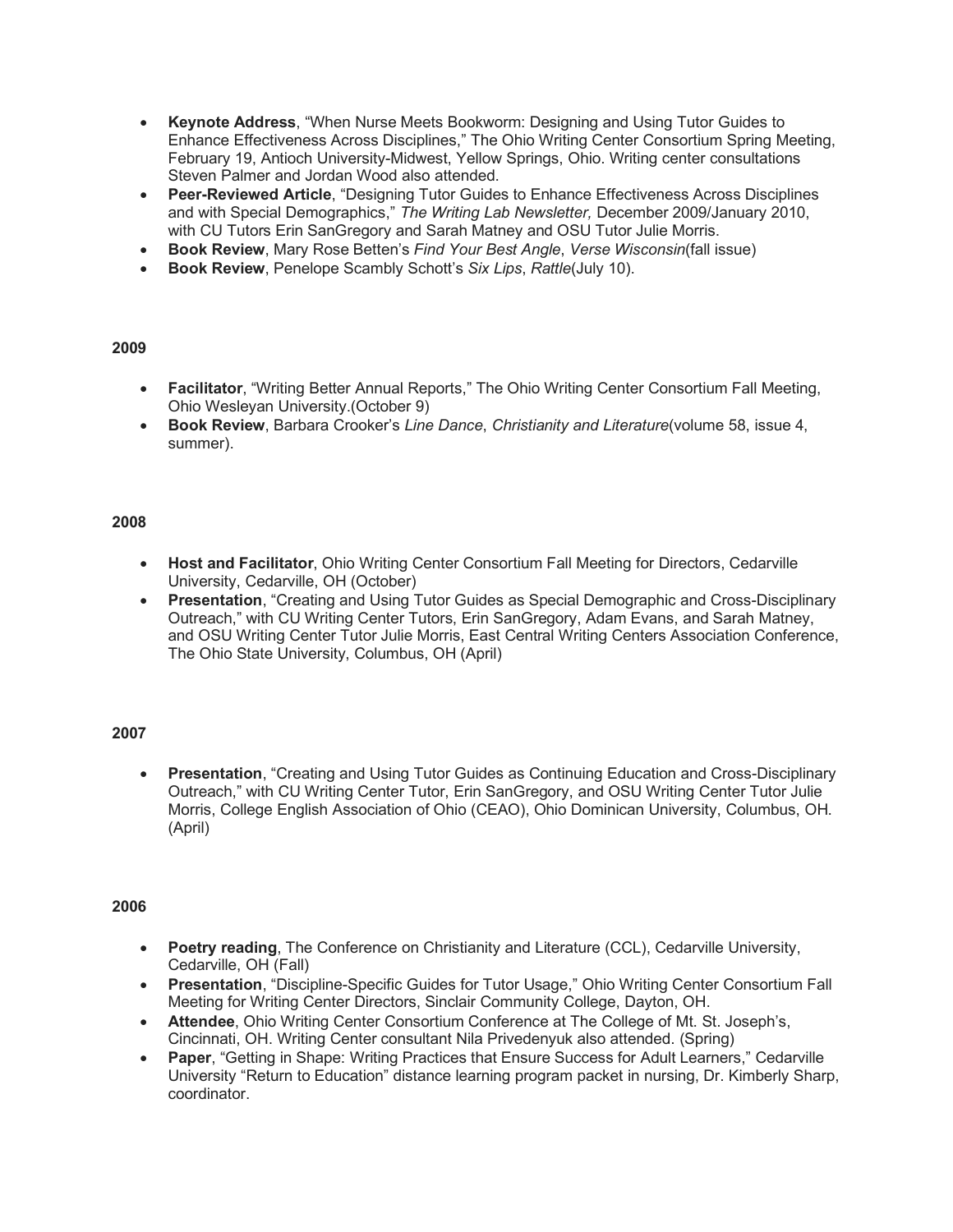- **Facilitator**, Assessment Workshop, Ohio Writing Center Consortium Conference, Wittenberg University, Springfield, OH.
- **Attendee**, Antioch Writers' Workshop (July)

### **2004**

• **Poetry reading**, The Conference on Christianity and Literature (CCL), The University of Dayton, Dayton, OH (Fall)

#### **2003**

• **Presentation**, "Directors and Tutors 'Writing Back': Implementing a Vision for a Campus-friendly Writing Center" with CU Writing Center Tutors, Cindy Rich and Nate Andrews at the 2003 combined Meeting of the International Writing Centers Association (IWCA) and the National Conference on Peer Tutoring in Writing (NCPTW), Hershey, PA (Fall)

#### **2002**

• **Poetry reading**at the Conference on Christianity and Literature (CCL), The University of Dayton, Dayton, OH (Fall)

### **2000**

• **Presentation**, "Innovative Writing Assignments for Literature Courses," The Ohio Christian Teachers Convention (OCTC)

#### **1997**

• **Workshop facilitator**, Adult Continuing Higher Education (ACHE), Kellogg Partnership Faculty-Student-Staff Forum for Wilberforce University's CLIMB program and The University of Cincinnati's College of Evening and Continuing Education, Cincinnati, OH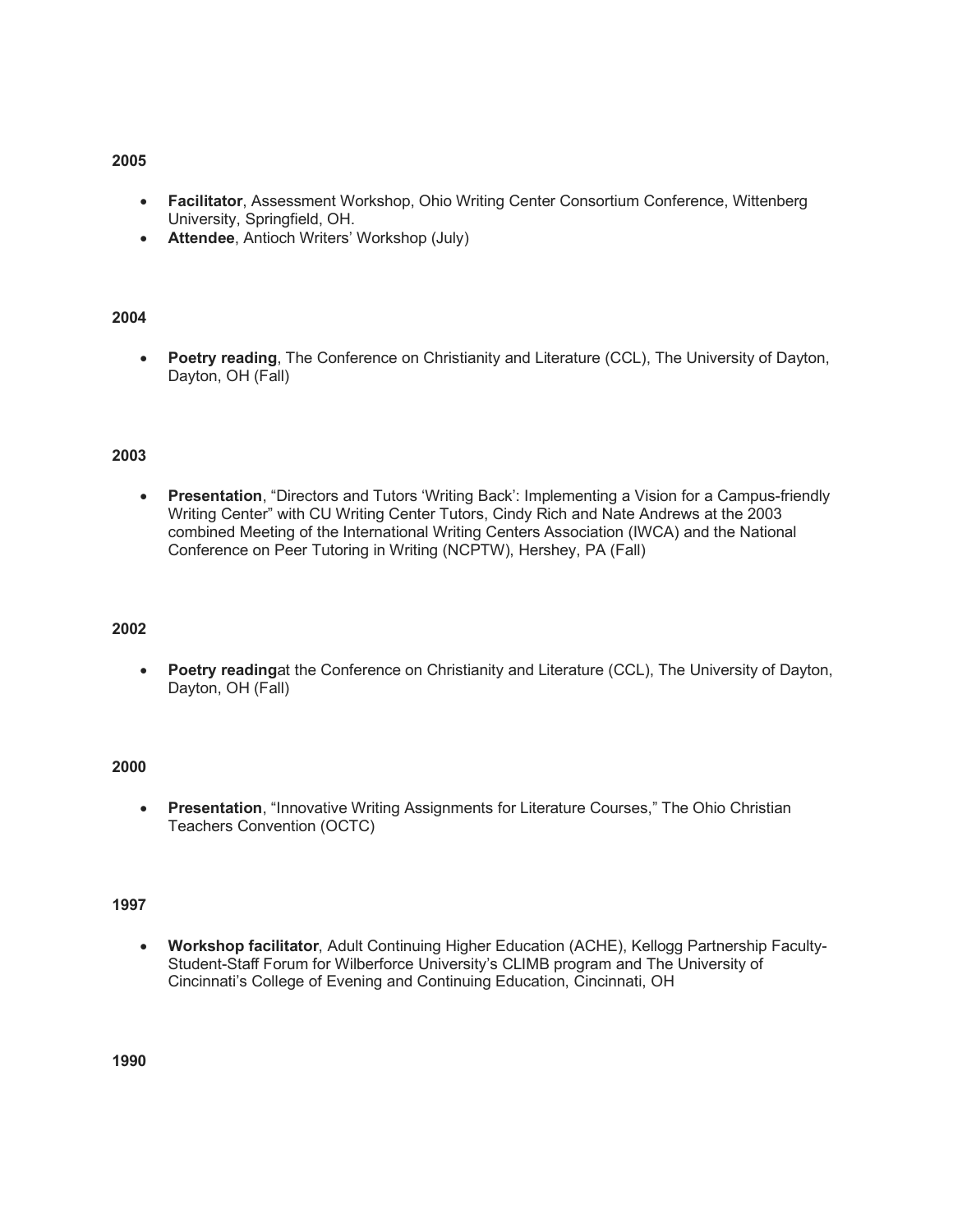• **Peer-Reviewed Article**, "The Child in Charles Dickens' *A Christmas Carol*," *The University of Dayton Review*

### **1989**

• **Presentation**, "Student Perceptions of Teacher Comments," College English Association of Ohio (CEAO) Conference (Spring)

### **POETRY PUBLICATIONS**

### **2017**

- "Voice" in *By One's Own Hand: Writing About Suicide*, edited by Gayle Brandeis and Ruth Nolan (forthcoming)
- *Cherry Tree*; *The Christian Century*(2 poems); *The Cresset* (forthcoming); *Nebo: A Literary Journal* (reprint); *New Ohio Review* (forthcoming); *Paterson Literary Review* (forthcoming); *Prairie Schooner* (forthcoming); *Rock & Sling*; *Whale Road Review*; *Windhover*; *Valparaiso Poetry Review*

### **2016**

- "Clifton Gorge," "The Grass Grows Ordinary," "Remember Blessing," and "The Painted Lady and the Thistle," in *The Turning Aside: The Kingdom Poets Book of Contemporary Christian*  **Poetry**, edited by D.S. Martin (forthcoming from Wipf & Stock)
- "Requiem for the Liberal Arts" in *How Higher Education Feels: Commentaries on Poems That Illuminate Emotions in Learning and Teaching*, edited by Kathleen M. Quinlan (Oxford Learning Institute, University of Oxford, UK) and published by Sense Publishers
- "This is the landscape left" and "Following the Light" in *A Rustling and Waking Within: An Anthology of Ekphrastic Poetry Inspired by the Arts in Ohio by Members and Friends of the Ohio Poetry Association*(OPA)
- "Clifton Gorge," "Hells Angels," "The Poet Performs in the Theatre of Cows," "Prufrock in My Backyard," and "Recovery" in *From the Tower: Poetry in Honor of Conrad Balliet*, edited by Steve Broidy (Main Street Rag Publishing Company).
- *ASCENT*; *Canary*(2 poems); *Clementine Unbound*; *Image Journal*; *Rock & Sling*; *Ruminate*; *The National Poetry Review* (forthcoming); *Redheaded Stepchild*;

#### **2015**

• "A Clear Path" and "The Poet Performs in the Theatre of Cows" in *Every River on Earth: Writing from Appalachian Ohio,* an anthology published by Ohio University Press; *The Christian Century*(3 poems); *Verse-Virtual* (2 poems)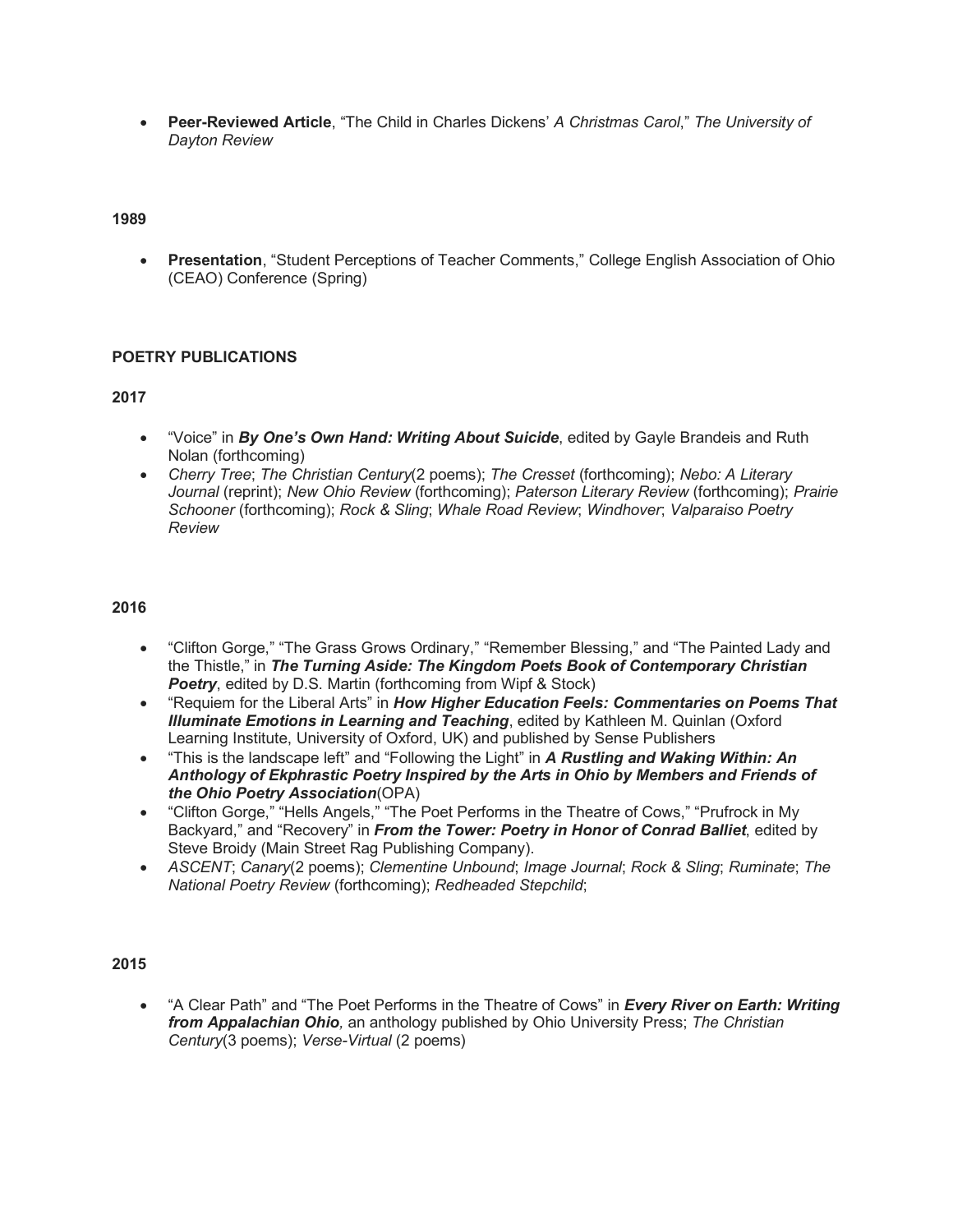• *Dogwood*: *A Journal of Poetry & Prose*(2 poems); *The Midwest Quarterly;* "No Heaven," solicited for *The 55 Project* hosted by poet, editor, and Kingdom Poets' blogger, D.S. Martin

### **2013**

- *Particular Scandals: A Book of Poems*, The Poiema Poetry Series, Cascade Books, Eugene, OR.
- *Cumberland River Review: Ducts* (2 poems): Five Rivers MetroParks 50<sup>th</sup>anniversary e-anthology (reprint); *Flights* (2 poems); *Nimrod International Journal of Prose and Poetry*(poems); *Poetry Daily*; *Saint Katherine Review*; *Valparaiso Poetry Review*; *Verse Daily*; *Your Daily Poem* (reprint, April 3)

### **2012**

- "Recovery" in *Becoming: Anthology of Women's Stories*, from University of Nebraska Gender Programs/University of Nebraska Press
- *Adanna Literary Journal*(2 poems, spring, forthcoming); *The Christian Century* (2 poems); *Flyway: Journal of Writing and Environment*; *New Madrid* (2 poems); *Redux: A Literary Journal* (2 reprints); *Relief: A Quarterly Christian Expression; Terrain.org: A Journal of the Built & Natural Environments* (2 poems); *Waccamaw: A Journal of Contemporary Literature; Writecorner Press; Your Daily Poem* (3 poems, reprints, April 4, July 5, & Oct. 29)

#### **2011**

- "Listen" published as a **Broadside**by Architrave Press, St. Louis, MO
- "Going Home" and "Seeing into the Future" in *Magnapoets Love Anthology*(spring)
- "The first time I saw a shooting star" and "Window" in *Magnapoets' Epiphany Anthology*(summer)
- *Adanna Literary Journal; Cave Wall; The Christian Century; Christian Courier* (Canada/reprint);*Comstock Review; Conte: A Journal of Narrative Writing; The Fourth River; Freshwater; The Missouri Review Online; Pirene's Fountain; Poemeleon: A Journal of Poetry* (3 poems, 2 reprints)*; Switched-on Gutenberg* (2 reprints)*; Verse Daily; Your Daily Poem* (3 poems, reprints, March 27, June 1, & October 8)

- *Slipping Out of Bloom***:** *A Book of Poems,* WordTech Editions, Cincinnati, OH
- "Chicory" in *Seasons of Change*, an anthology published by Outrider Press in Chicago.
- "Lump" in *Mamas and Papas*, an anthology published by City Works Press in San Diego.
- *American Poetry Journal; Assisi: An Online Journal of Arts & Letters; Breakwater Review; CALYX* (reprint); *Canary: A Literary Journal of the Environmental Crisis* (3 poems, reprints); *Chaffin Journal*; *Mad Poets Review*(reprint); *New Madrid* (3 poems); *Orion*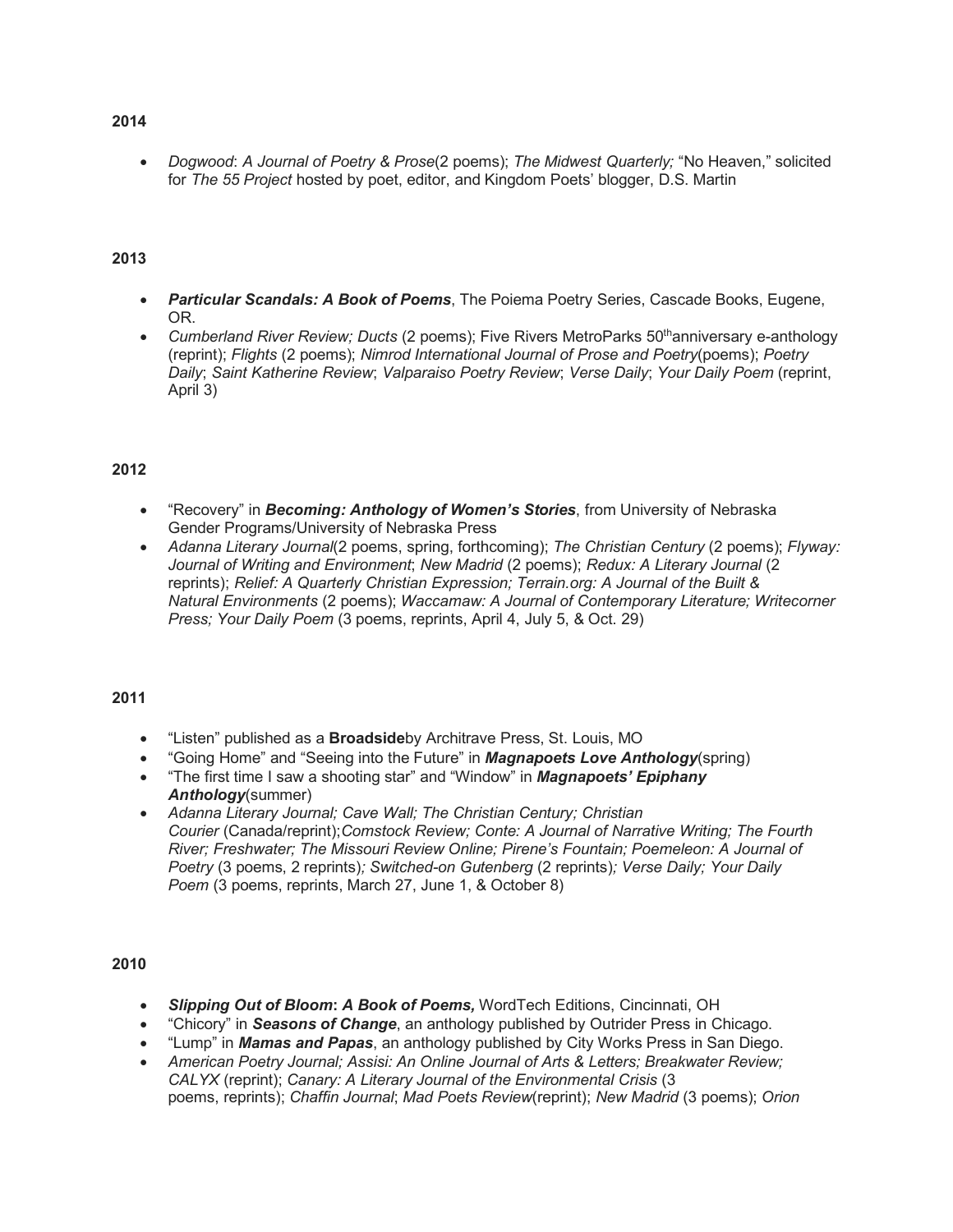*Headless* (3 poems); *Poets for Living Waters*; *Poetry Friends*; *River Poets Journal; Riverwind (2 poems); Rock & Sling* (two poems); *Ruminate; The Southern Review; Terrain.org: A Journal of the Built & Natural Environments* (2 poems, 1 reprint); *A Time of Singing* (2 poems, 1 reprint); *Your Daily Poem* (Dec. 4; reprint); *Verse Wisconsin* (2 poems); *Willow Review*

### **2009**

• *Atlanta Review* (2 poems);*Avocet* (3 poems, 2 reprint); *Basilica Review* (2 poems/solicited); *Best Poem; Blue Earth Review* (2 poems)*; Briar Cliff Review; Chautauqua Literary Journal; The Christian Century* (2 poems); *Cider Press Review*; *Crucible; descant; Dogwood: A Journal of Poetry & Prose* (2 poems);*org* (2 poems); *Green Hills Literary Lantern; Halfway Down the Stairs; In the Mist; Journal of Truth and Consequence* (3 poems/solicited); *Poetry Friends; Radix; River Oak Review; River Poets Journal; Schuylkill Valley Journal; Sou'Wester*; *Two Review*.

#### **2008**

• *Alaska Quarterly Review*;*Apple Valley Review* (2 poems); *Avocet* (2 poems, 2 reprints);*Cherry Blossom Review; Cimarron Review; Christianity and Literature; Coe Review*; *Creekwalker* (reprints, 5 poems); *The Cresset; Flint Hills Review; The Fourth River* (2 poems); *Free Lunch* (2 poems); *Literature and Belief*; *The MacGuffin*; *Peeks & Valleys: A Southern Journal; Poetry Friends; The Rambler; Relief: A Quarterly Christian Expression* (2 poems); *Ruminate* (2 poems); *Sou'Wester; Valparaiso Poetry Review; WestWard Quarterly; Willow Review*; *Windhover: A Journal of Christian Literature.*

#### **2007**

• *Blueline; Chaffin Journal; The Christian Century; Flint Hills Review*; *Greensilk Journal; Heartlands: A Magazine of Midwest Life and Art; Ruminate;Literature and Belief; Relief: A Quarterly Christian Expression* (3 poems).

### **2006**

- *Election Day*: *A Chapbook of Poetry*, Finishing Line Press, Georgetown, KY
- *Blueline* (2 poems); *The Chaffin Journal*; *The Christian Century*; *Christian Science Monitor* (2 poems); *The Cresset*; *The MacGuffin*; *The Penwood Review*; *Sou'Wester*; *The Sow's Ear Poetry Review*.

#### **2005**

• *Christianity and Literature*; *Radix*; *Confluence*; *Mars Hill Review*; *miller's pond*(4 poems).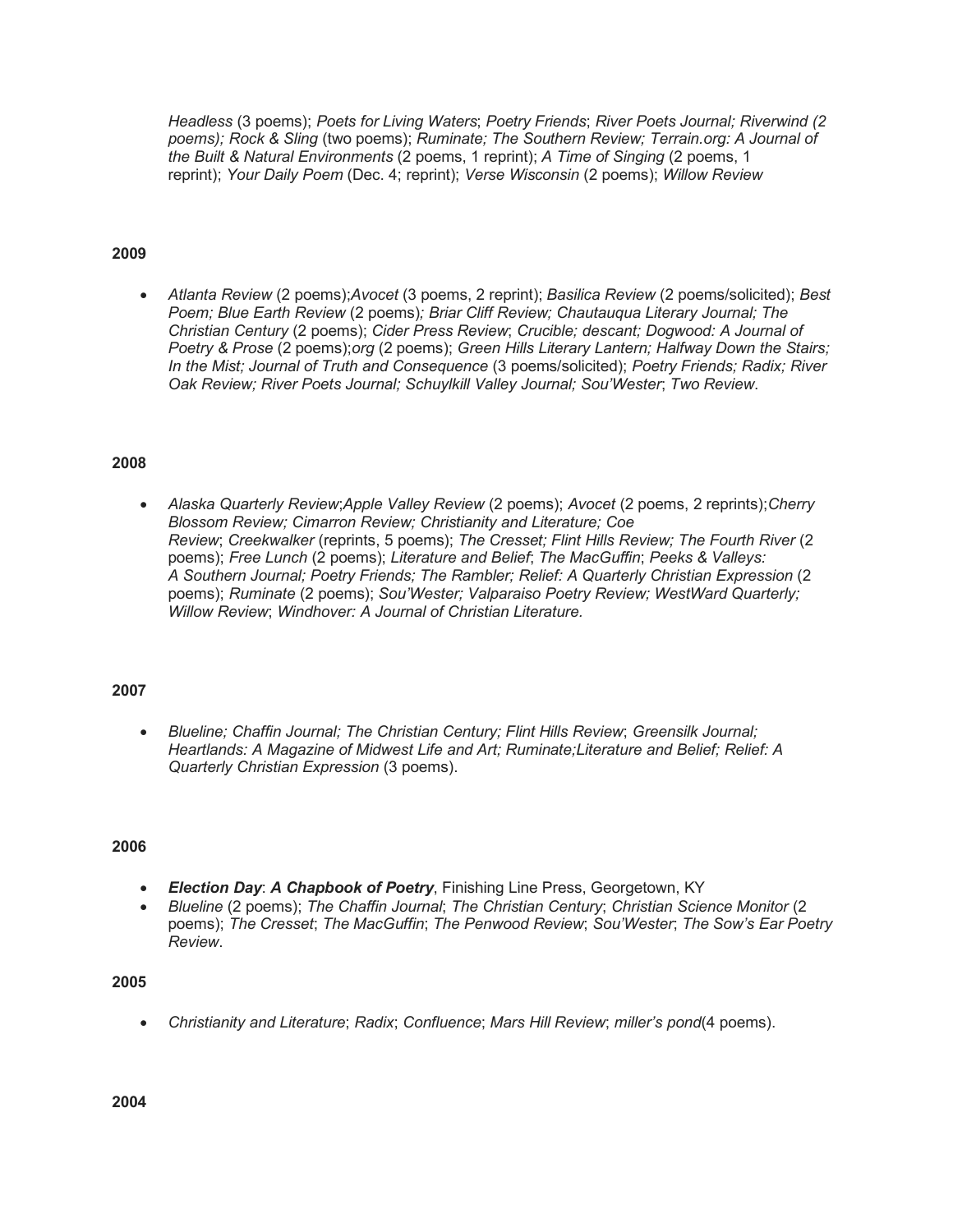• *Christianity and Literature*; *The Christian Century; Heartlands: A Magazine of Midwest Life & Art*; *The Penwood Review*.

### **HONORS & AWARDS**

### **2014**

- **Finalist**, for poems "Close Range" and "The Conversation of Wood," *Dogwood*poetry contest
- **International Merit Award**, *Atlanta Review*'s International Poetry Competition

### **2013**

- "Clifton Gorge," from *Particular Scandals*, featured as the **Poem of the Day**on both *Poetry Daily* (August 29) and *Verse Daily* (September 5)
- **Finalist**, for poems "Aftershock," "I was led to believe," and "Loose Stone," *Nimrod International Journal*'s Pablo Neruda Prize

### **2012**

- **Semi-finalist**, *Scandal of Particularity*, poetry manuscript, Crab Orchard Series in Poetry
- **Editor's Choice Award**, "Web," *Writecorner Press*
- **International Merit Award**, *Atlanta Review*'s International Poetry Competition

#### **2011**

- **Poem of the Day,** "Joy," *Verse Daily*, September 11
- **Featured Poets Page,***"*Where were you when you realized" and "Aubade," *Adanna Literary Journal* Website, September-November
- **Finalist,** *Scandal of Particularity,*poetry manuscript, 2011 FutureCycle Press Poetry Prize
- **Semi-finalist***, Scandal of Particularity*, poetry manuscript, 2011 Perugia Press Book Award
- **Finalist/Honorable Mention**, "Comet," 2011 *River Styx* International Poetry Contest
- **Inclusion in juried exhibition**: "This is the landscape left," commissioned by the German Village Art League, displayed in *The 2011 Language of Art*at the High Road Gallery in Worthington, OH, June 1-25.
- *Verse Daily***'s Web Weekly Feature,** "The Painted Lady and the Thistle," May 2nd
- **Poem of the Week feature**, "Recovery," *The Missouri Review Online*, January 24th

- **Pushcart Prize Nomination**, "The Problem with School" (poem), published in *Verse Wisconsin*, summer 2010 (Wendy Vardaman and Sarah Busse, editors)
- **Inclusion in juried exhibit**: "Vessels" and "*A Lady*Speaks," two poems commissioned by the German Village Art League, displayed in *The 2010 Language of Art* at the Carnegie Gallery in the Columbus Main Library (OH), September 9-October 22.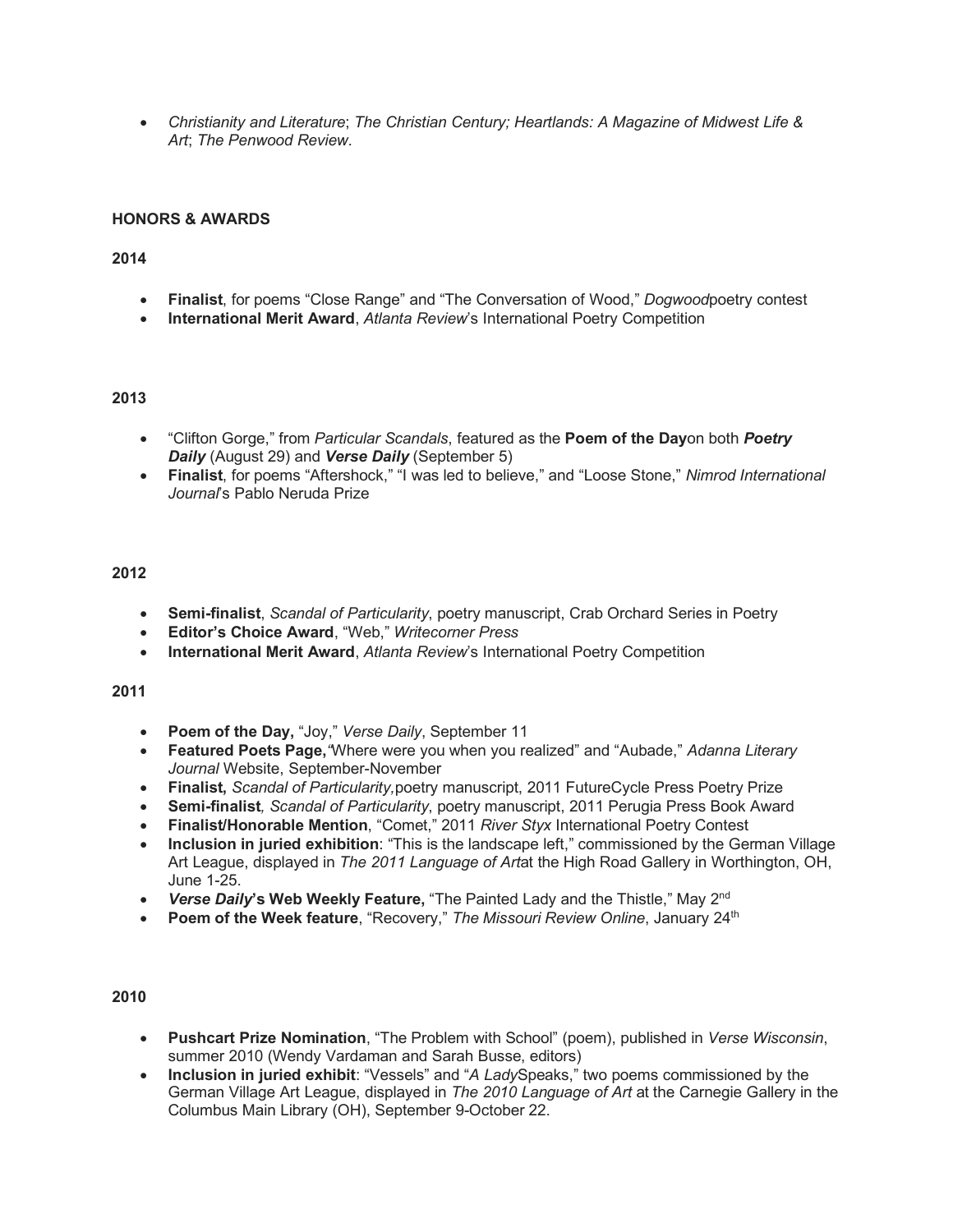- **Runner-up**, "Stealth" (poem), *The Fourth River*2009 Poetry Contest, announced spring 2010
- **Honorable Mention**, "Recovery" (poem), Writecorner Press 2010 Poetry Contest
- **Who's Who in America**

- **Featured Poet**, *TheBasilica Review*, inaugural issue (October)
- **Winner, Rosine Offen Memorial Award**from the Free Lunch Arts Alliance in Glenview, Illinois, for poem, "Science Lesson," named best poem in issue #40 (fall 2008) of *Free Lunch*
- **Recipient, Judson Jerome Poetry Scholarship**, Antioch Writers' Workshop, Yellow Springs, OH
- **Finalist**, "Harnessing Infinity," *Dogwood*Poetry Prize

### **2008**

- **Deans Service Award,**for outstanding service as Writing Center Director, Cedarville University, Cedarville, OH
- **Pushcart Prize Nomination**, "Certainty" (poem), published in *Free Lunch*, Autumn 2008 (Ron Offen, editor)
- **Winner**, **Janet B. McCabe Poetry Prize**, *Ruminate* Luci Shaw, judge
- **Finalist**, *Many Mountains Moving*Poetry Contest (for group of five poems)
- **Finalist**, Carnegie Mellon University Press Poetry Series, full-length poetry manuscript, *Slipping Out of Bloom*

#### **2006**

• **Second Honorable Mention**, *The MacGuffin*'s 11th National Poet Hunt Contest. Laurence Lieberman, judge.

### **2005**

• **Semi-finalist** (placed in top 100 of 1400 poetry entries), *The Sow's Ear Poetry Review* Poetry Contest.

#### **2004**

• **Honorable Mention**, Ohio Poetry Association's Winter Solstice Contest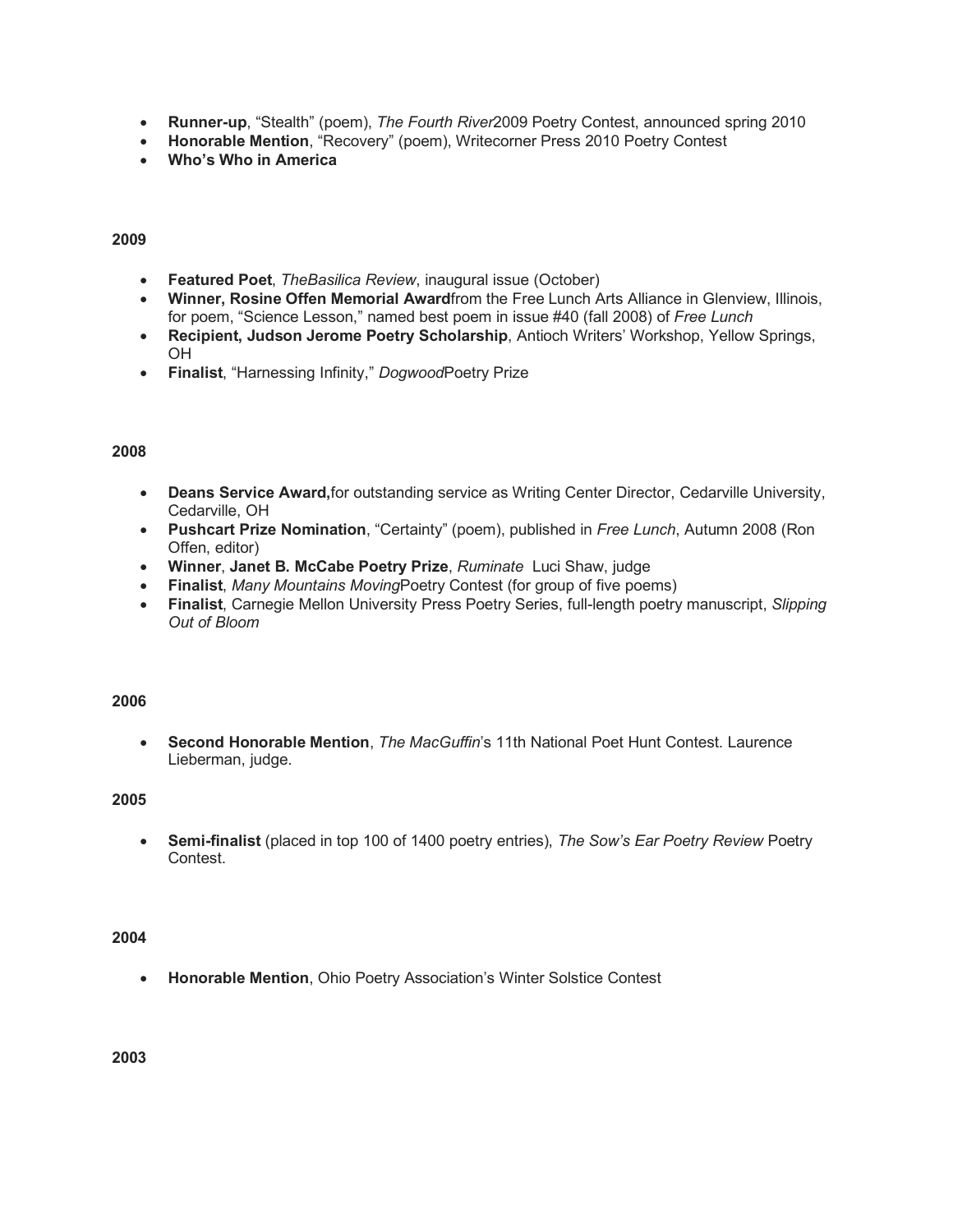• **Honorable Mention**, Best of Ohio Writers contest sponsored by *Ohio Writer Magazine* and the Poets' & Writers' League of Greater Cleveland

### **1993**

• **Nomination, Merit Award for Teaching Excellence,** Wilberforce University, Wilberforce, OH

#### **REVIEWS OF MY BOOKS**

### **2016**

• Poet Tania Runyan's reflection on my poem "Full Thunder Moon" on Good Letters Poetry Friday, *Image*Journal's blog, November 18

### **2015**

• *Particular Scandals*reviewed in "Finding Peace in the Particulars: A Review of *Particular Scandals* by Julie L. Moore," *Ruminate Magazine's* blog (April 10)

### **2014**

- *Particular Scandals*reviewed in *A Review a Week* by poet Lynn Domina (October 15)
- *Particular Scandals*reviewed in *New Madrid* (summer issue)
- *Particular Scandals*reviewed in *Image Update* #286 (May 9)

### **2013**

- *Particular Scandals*reviewed in Meredith Sue Willis's *Books for Readers*, Issue #164 (September 17).
- "Area Poet Makes Long Journey from Starting Out to Finding Voice" (article about my work and my life, including *Particular Scandals*), Sharon Short, *Dayton Daily News* (July 20)
- "Cedarville Poet Releases *Particular Scandals*," Tom Stafford, *Springfield News-Sun* (July 13)
- "Confession," from *Particular Scandals*, featured on *Kingdom Poets*, a blog by Canadian Poet & Poiema Poetry Series Editor, D.S. Martin (June 17)

- *Slipping Out of Bloom*reviewed with several other books by Women in *Verse Wisconsin*
- *Slipping Out of Bloom*reviewed in *Christianity and Literature*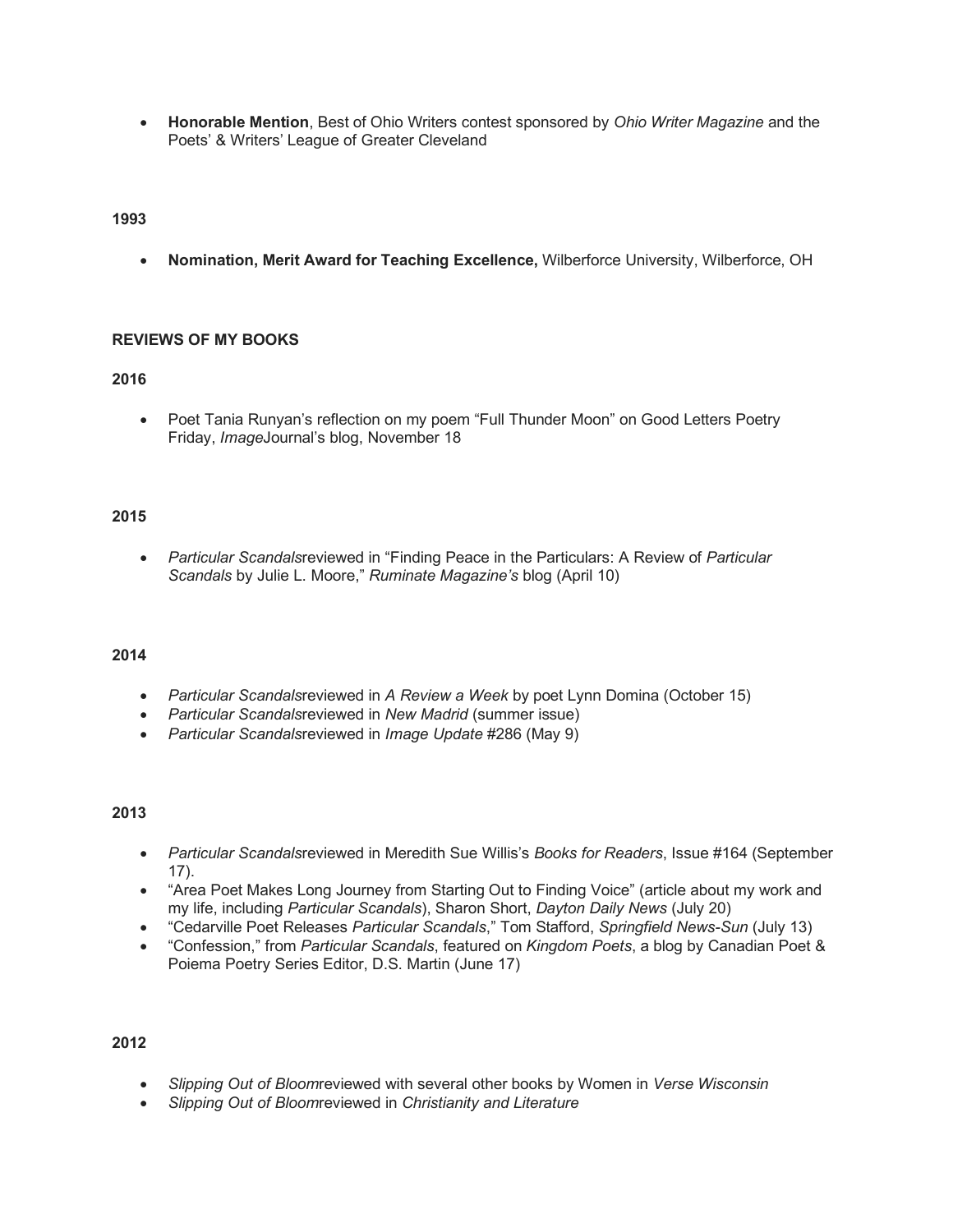- *Slipping Out of Bloom*reviewed in *Blueline* (SUNY/Potsdam, NY)
- *Slipping Out of Bloom*reviewed in *Windhover: A Journal of Christian Literature* (University of Mary Hardin-Baylor, Texas)
- *Slipping Out of Bloom*reviewed in *Book/Mark: A Quarterly Small Press Review* (Long Island, NY)

### **2010**

• *Slipping Out of Bloom*reviewed by Tom Stafford in the article, "Poetry Readers Will Connect with *Bloom*" in *The Springfield News-Sun,* June 13

#### **2009**

• *Election Day* reviewed by Chris Willerton in the article, "The Commiserating Muse: Four Poets' Treatments of Suffering and Grief,"*Christianity and Literature,* volume 58, issue 4.

#### **2006**

• *Election Day*reviewed by Tom Stafford in the article, "Cedarville Poet Writes Travelogue for the Wilderness of Pain," *The Springfield News-Sun,* October 30

#### **INTERVIEWS & OTHER LITERARY ACTIVITIES**

### **2017**

- **Faculty Member**, Afternoon Poetry Seminar, Antioch Writers' Workshop, July 8-15 (forthcoming)
- **Poetry Reading, Antioch Writers' Workshop (forthcoming)**

### **2016**

• **Participant & Scholarship Recipient**, Reading Workshop, Glen Workshop, sponsored by Image journal, St. John's College, Santa Fe, NM (Karen Swallow Prior, Instructor (July 31-August 7)

### **2015**

• **Interview**about my poetry and book *Particular Scandals* in *Relief: A Christian Literary Expression*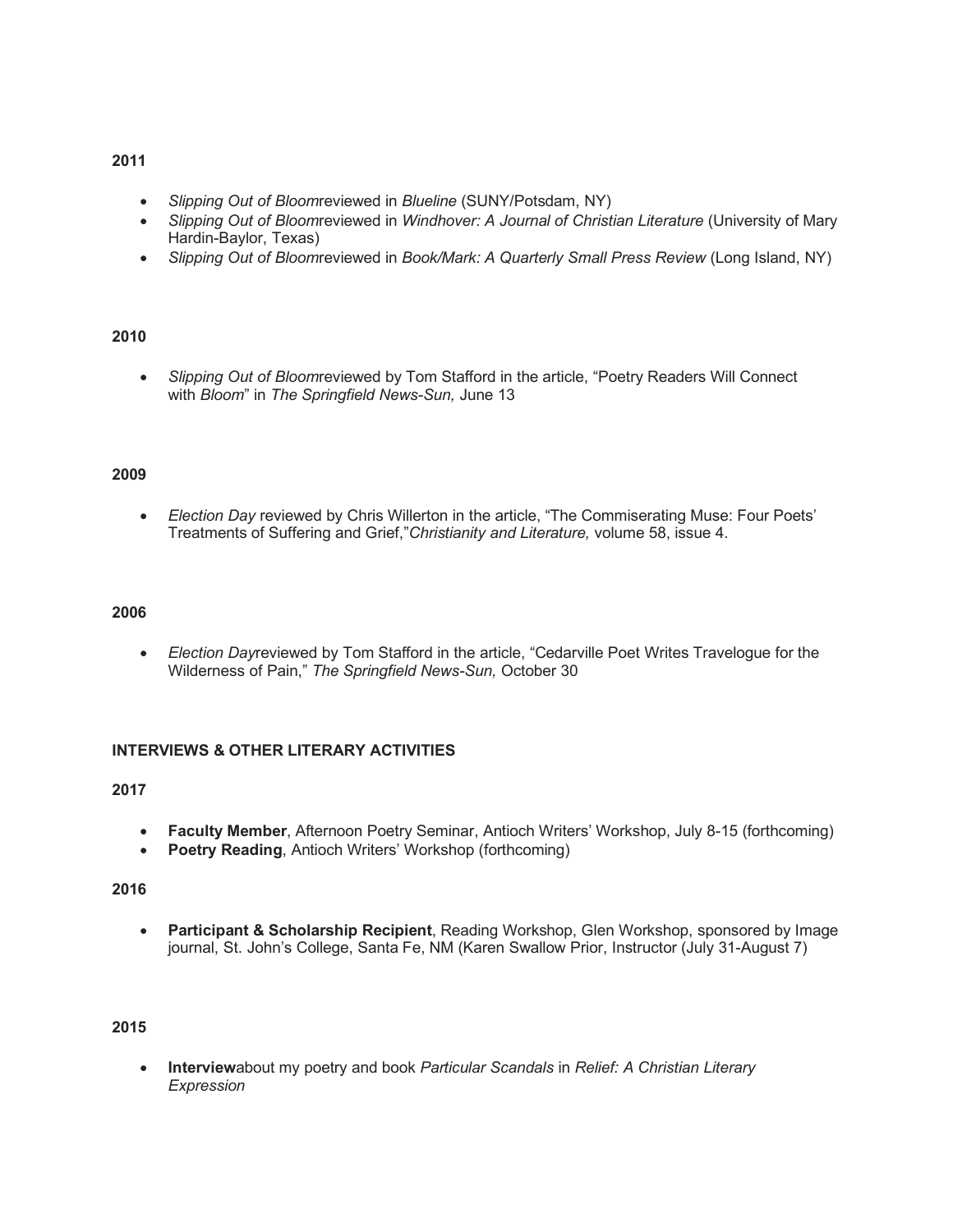• **Retreatant**, Poetry, Glen Workshop, sponsored by Image journal, St. John's College, Santa Fe, NM (August 2-August 9)

### **2010-2014**

• **Substitute host**for *Conrad's Corner*, a 90-second poetry segment aired on WYSO, 91.3 FM, Yellow Springs, Ohio, at 7:59 weeknights and 2:20 Saturdays.

#### **2014**

- **Book Signing**, Cedarville University Bookstore (October 3)
- **Guest Speaker**, First Book Talk, Antioch Writers' Workshop (July 18)
- **Participant & Scholarship Recipient**, Poetry Workshop, Glen Workshop-East, sponsored by *Image*journal, Mt. Holyoke College, South Hadley, MA (Gregory Orr, Instructor) (June 8-15)
- **Invitee**, Ohioana Book Festival, Columbus, OH (May)
- **Featured Book**, *Blogalicious*, Poet Diane Lockward's Blog (April 1)
- **Interview**, "Poet Julie L. Moore Talks Writing, Reading, & Inspiration," with Loren Kleinman, Loren Kleinman's Author Blog (January 12)

#### **2013**

- **Book Signing**, Cedarville University Bookstore (December)
- **Interview**about *Particular Scandals* on *Out of Our Minds* with J.P. Dancing Bear, KKUP 91.5 FM, Cupertino, CA (October 2)
- **Interview**, "Poet Julie L. Moore Talks Writing, Reading, & Inspiration," with Loren Kleinman, The Writing Center at PCCC (September)
- **Featured Poet**, Tweetspeak Poetry Classroom for month of July: "White-Breasted Nuthatch," "Universe," "The Painted Lady and the Thistle," "Killdeer," and "Something to Amaze"
- **Participant & Scholarship Recipient**, Poetry Workshop, Glen Workshop-East, sponsored by *Image*journal, Mt. Holyoke College, South Hadley, MA (Martha Serpas, Instructor)

- **Participant & Scholarship Recipient**, Poetry Workshop, Glen Workshop-West, sponsored by *Image*journal, Santa Fe, NM (Robert Cording, Instructor)
- **Poetry Instructor**, "Focus on Form" afternoon class, Antioch Writers' Workshop, Yellow Springs, OH (July)
- **Poetry Instructor**, "Poetry of Endurance," Rosewood Arts Centre, Kettering, OH (February and March)
- **Invitee**, Ohioana Book Festival, Columbus, OH (May 7)
- **Instructor**, Poetry Workshop, Blue Jacket Books, Xenia, OH (April 2)
- **Member**, Poetry Society of America (PSA)